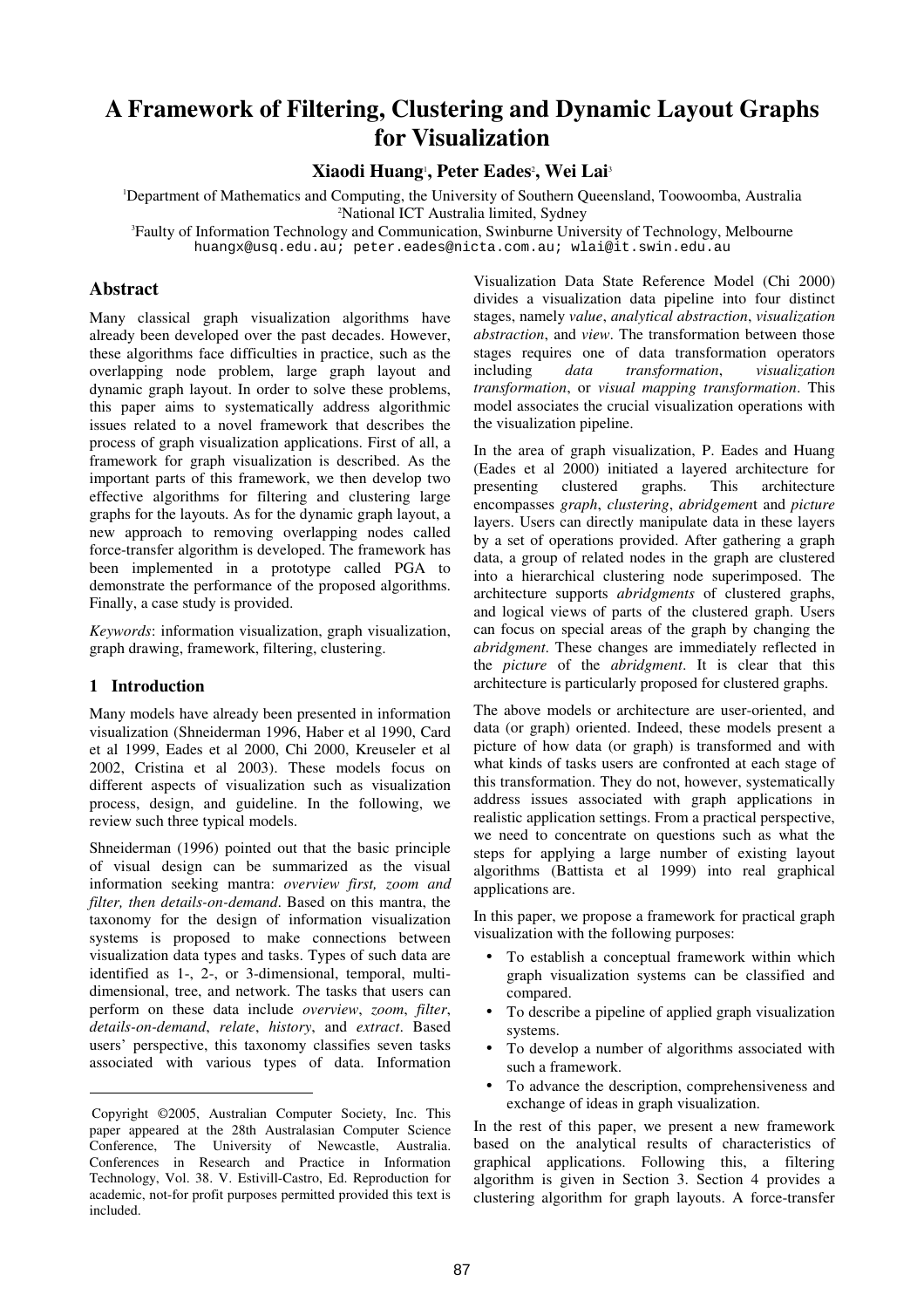algorithm for adjusting layouts is presented in Section 5. The implementation of this framework called PGA is briefly described in Section 6, followed by the conclusion in Section 7.

## **2 A New Framework for Graph Visualization**

In this section, we will identify the characteristics of graph visualization applications and then present a framework.

# **2.1 Characteristics of Graph Visualization Applications**

There are many graph visualization applications, ranging from Web sites to gene visualization. The characteristics of graph visualization applications are thus enormous. However, our main concern here is to find the characteristics of graphs that are highly related to the techniques for graph visualization.

## **2.1.1 Attributed Graphs**

As we know, a graph is employed to model relational objects, where the nodes denote objects, and the edges represent the relations between these objects. In traditional graph visualization, a node is mapped into an abstract point in a Cartesian plane, occupying almost no screen space. An edge is a line connected to two nodes in the graph. The reality is, however, that every object has a set of properties, and every edge is also associated with a set of attributes. In order to incorporate more semantic information about the properties of both objects and relations, *attributed graphs* (AGs) or *attributed relational graph* (ARG) were employed in many areas (Fu et al 1979, Bunke 1993, Bunke et al 1997, Lourens 1998, Walischewski 1997). Therefore, the problem of how to visualize attributed graphs should receive much more attention in the field of graph visualization (Huang 2001).

A labeled graph, a special case of *attribute graphs*, is another kind of widely used graphs, which has labels attached to each node or edge.

# **2.1.2 Large Graphs**

In reality, graph visualization applications typically deal with very large graphs. A good example of this is telephone billing records. The nodes of this "call graph" is telephone numbres, and the edges are calls made from one number from another. A one day call graph has 53,767,087 nodes and 170 million edges (Abello et al 1999). The Hollywood collaboration graph is the second example where the nodes are 225,000 actors, and an edges connects any two actors who have appeared in a feature film together. If we regard the World Wide Web as a graph, this Web graph has 4.3 billion ( according to the 27 Feb, 2004 Google homepage) pages as the nodes and hyperlinks from one page to another as the edges. Various techniques have already been developed to tackle the problem of large graph visualization. Broadly categorizing large graphical data as distortion-oriented and non distortion-oriented presentations, Leung (1994) provided a simple taxonomy of techniques for such presentations. These techniques include encoding, spatial transformation (geometric), data suppressing (abstraction and threshold), zooming, windowing, and paging and clipping. As two important techniques for data suppressing, *filtering* and *clustering* reduce the size of a graph by removing pars of information.

# **2.1.3 Dynamic Graphs**

Graph drawing involves a repeat redrawing resulting from frequent changes of the graphs. Although graph layout is traditionally viewed as static, dynamic and interactive graphs have many applications. As an example, an interactive graph system should provide flexible facilities such as insertion or deletion of nodes, and open or close of subgraphs, which cause regular adjustments of the graph layout.

# **2.2 A Framework for Graph Visualization**

Along with the analysis of characteristics of graphical visualization applications, we propose a framework for graph visualization, as illustrated in Fig. 1.

Graph visualization can alternatively be viewed as adjustable mappings from relational data to visual forms, and then to users. The information on the left side of Fig.1 is to be graphically visualized while users on the right can directly manipulate the visualized information. The right-direction arrows and the arrow between *views* and *users* indicate the possible adjustments of these transformations by the users. In this pipeline, the original abstract *relational data* undergoes several processing stages in order to achieve a graphical view.

*Relational data*: The data to be visualized, which can be broadly classified into two categories: online and offline.

*Graph representation*: The structure of relational information can be modelled as a set of entities and their relationships. A graph  $G = (V, E)$  is commonly used to represent it, where *V* denotes the entities, and *E* the relationships between the entities.

*Filtering*: There are two meanings of *filtering*. Filtering removes noise nodes and their associated edges in a graph. In application settings, the transformation from relational data into a graph is automatically extracted by a computer programme. This may lead to producing some "noise" nodes. For this reason, manipulating the raw graph is required in order to remove those "noise" data. On the other hand, Filtering can suppress unimportant nodes and their related edges to highlight those important nodes by using an adjustable threshold to control appearances of the nodes. *Clustering*: If a graph is too large to fit on the screen, groups of related nodes are "clustered" into super-nodes. Users see a "summary" of the graph, namely the super-nodes and super-edges between the nodes. Some clusters may be shown in more detail than others. The process of clustering involves



Fig. 1. A framework for graph visualization pipeline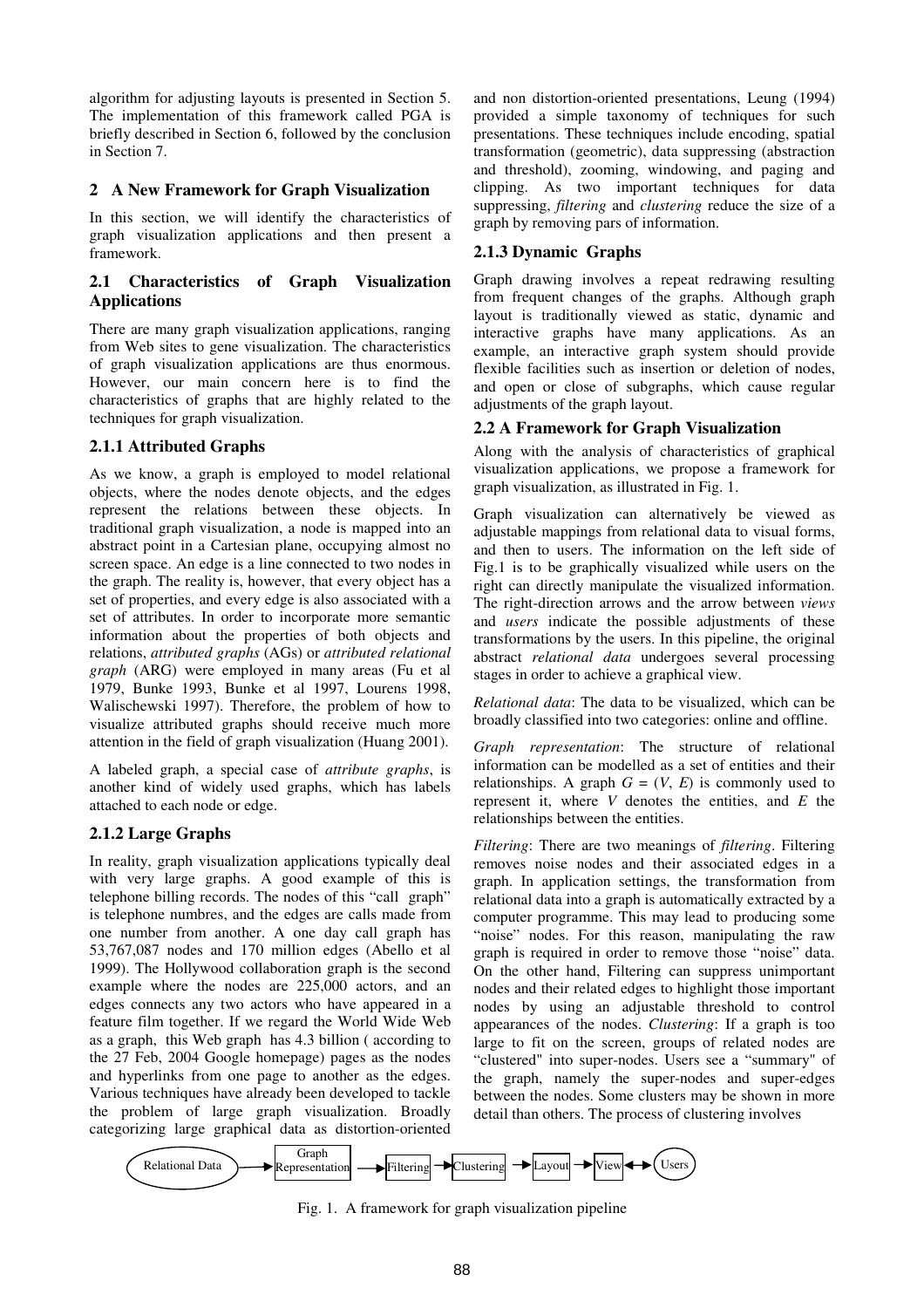discovering groups in the data In the case of graph visualization, clustering means finding a set of relatively highly connected nodes and their associated edges in a graph, and then using a special type of node called a meta-node or super-node to represent them. In other words, the clustering techniques make it possible to represent a graph by displaying fewer elements, allowing users to control the level of detail by "opening" and "closing" meta-nodes. The clustering approach has been taken by a number of graph drawing researchers (Eades et al 1996, Dongen 2000, Fowlkes et al 2001).

*Layout:* Apply an algorithm to layout a given graph.

*View:* With a layout, users may interact with the graph, changing the view in order to gain insight into the data. This feature requires that a system should easily adapt to the users' needs and quickly change the way in which a graph is presented. In addition to navigating it, the users are able to explore a graph. Moreover, the users should enable to interactively apply criteria that may result in different sets of clusters within the data.

In the above framework, the *filtering* and *clustering* stages are optional in the case of the small number of nodes and edges in a graph. The *filtering* stage can also be omitted in some applications. The *View* stage is highly related to the *layout* stage in that every *view* results from re-layout of the graph.

Motivated by applying existing algorithms to applications, we proposed the framework derived from the general requirements of real graphical applications. It is this feature that mainly distinguishes it from other models described previously.

In the following sections, we will focus on the development of algorithms for filtering, clustering, and dynamic view used in the above framework.

It is assumed that we have a graph  $G = (V, E)$ , where  $V =$  $\{1, 2, \ldots, |V|\}$  is the set of nodes, and  $E \subseteq V \times V$  is the set of edges.

# **3 Filtering Graphs**

Graph filtering refers to selecting particular nodes and edges from a graph. It is a way of reducing the graph size by moving "noise" nodes, and of highlighting important nodes.

Huang et al. (1998) applied several rules to filter a real Web graph into a simplified tree for a nice layout. The rules include the graph structure-based rule, Web context structure-based rule, information-based rule, document structure-based rule, and link number-based rule. The use of these rules ensures that the converted graph is a tree, and simplifies the original Web graph by removing some particular nodes and their associated edges. It is obvious that huang's rules are concerned with both the structure and content of a Web graph.

Simple filtering techniques based on node attributes are also reported in Henry's thesis (Henry 1992).

The above approaches have some limitations. The approach of Huang et al., for instance, is confined to a specific type of graph, namely Web graphs, and does not suffice to handle other types of graphs. Therefore, it is necessary to develop a more sophisticated technique for filtering general graphs.

The approaches to filtering graphs can be roughly classified into structure and content-oriented. The structure*-*based approach utilizes the linkages of a graph while the content*-*based one uses the semantic contents of what the nodes represent. Our approach is a structurebased one and thus has the advantage of being applicable to any type of a graph.

As mentioned before, graph filtering involves in the selection of nodes and edges from a graph according to whether the values of their attributes fall within a specified range. The purpose of the use of a graph is to visually represent complex relationships between objects or entities in order to reduce the cognitive load. Various nodes and edges in a graph, however, play different roles in revealing such relationships. Some are prominent while others are trivial. Prominent nodes are those that are extensively involved in the relationships with other nodes. This involvement makes them more visible to the others. For this reason, it is necessary to develop a method to clearly identify the "important" nodes in a graph. A function is needed to measure the importance roles of nodes with respect to the depiction of relationships. Fundamental to our approach is the notion of *Node Importance Score*, which is defined as follows:

**Definition** *Node Importance Score* (*NIS*): A real number indicating the degree of the importance role in which a node plays within a graph, or of the involvement of a node in other relationships. Let  $G = (V, E)$  be an undirected and connected graph, and *R* be a function that assigns a real value ranging from 0 to 1 to every node *i* in *G*. That is,  $R: V \rightarrow [0, 1]$ . The *Node Importance Score* of node *u* denoted by  $R(i)$  ( $0 \le R(i) \le 1$ ) is used to rank nodes.

With this definition, it follows that we need to develop a method for the calculation of a *NIS.*

The following algorithm is proposed on the basis of the fact that the *NIS* of a node is affected by the *NIS*s of nodes to which it connects and by itself.

# **3.1 Computing NIS of Each Node**

The importance of nodes that are proximate to the node under study should contribute to that of this node. Based on this fact, the *NIS* of a node should be proportional to the sum of the *NIS* of the nodes to which it is directly connected. Therefore we have:

$$
r_i = \lambda \sum_{j=1}^n a_{ij} r_j
$$

where  $r_i$  is the *NIS* of node *i*,  $n = |V|$ , and  $a_{ij} = 1$  if nodes *i* and *j* are adjacent, or 0 otherwise. Hence, a node connected to many well-connected nodes is assigned a high score by this measure. However, a node that is connected only to near isolated nodes is not assigned a high score, even if it has a high degree.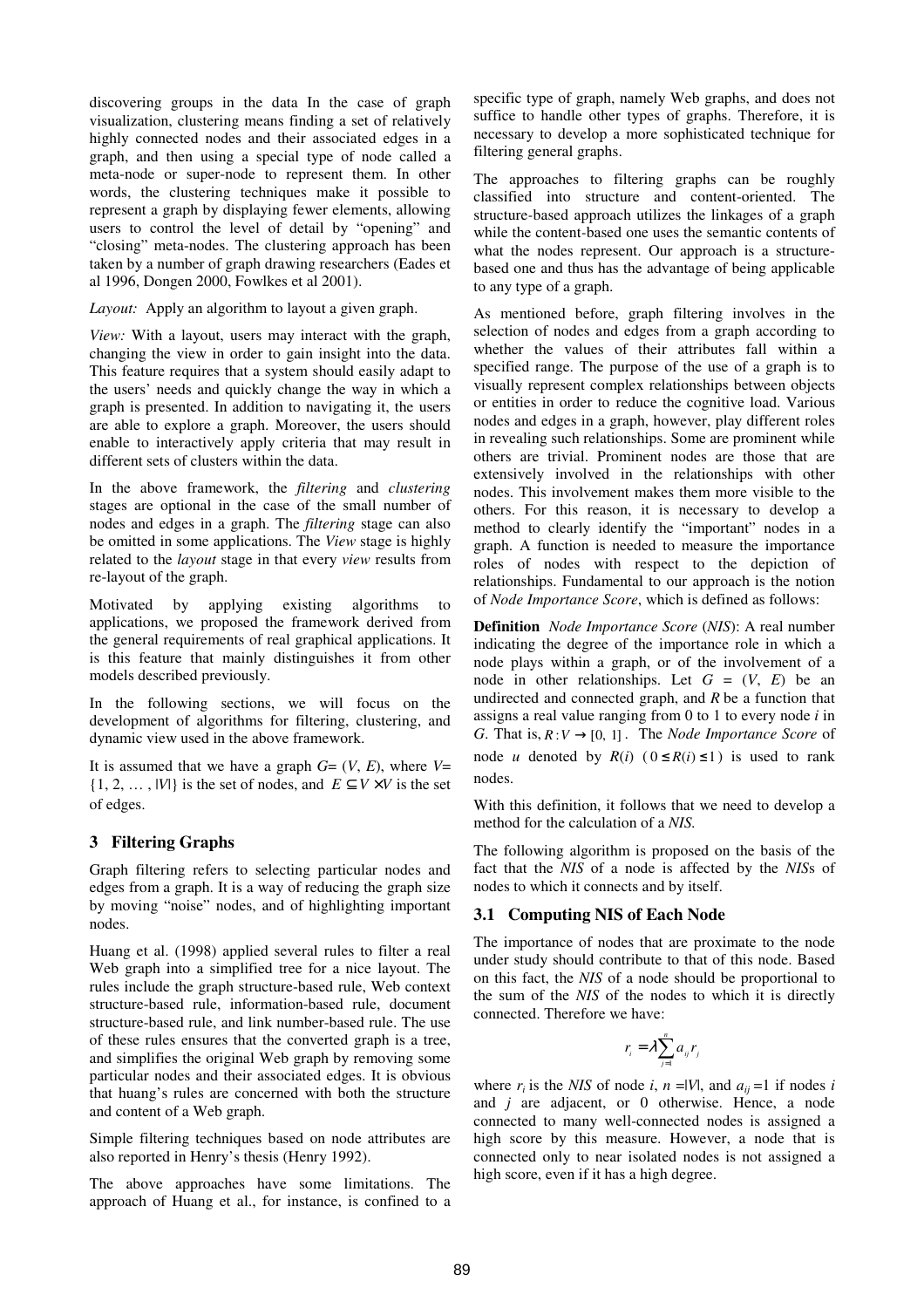On the other hand, some status importance of nodes does not completely depend on their connection to others. Each student in a class, for example, has some popularity that depends on his or her external status characteristics. In a word, each individual node has its own status characteristics, which are independent of other nodes.

Overall, the measure of the importance of a node is determined by both external and internal factors. The above equation can thus be modified as:

$$
r_i = \lambda \sum_{j=1}^n a_{ij} r_j + e
$$

*i*

where  $e_i$  is the internal importance score of node  $i$ . The parameter  $\lambda$  reflects the relative importance of exogenous versus endogenous factors in the determination of *NIS*.

These *n* equations for all nodes in a graph can be rewritten in a matrix form. Let *r* be a vector of *NIS*, i.e.  $\mathbf{r} = (r_1, r_2, \dots, r_n)$ , **e** a vector of the internal importance of nodes, i.e.  $e = (e_1, e_2, \dots, e_n)$ , and *A* an adjacent matrix. An equation with a combination of both external and internal factors is then given by:

$$
\boldsymbol{r} = \lambda A^T \boldsymbol{r} + \boldsymbol{e}
$$

This equation has a matrix solution:

$$
\boldsymbol{r} = (\boldsymbol{I} - \lambda \boldsymbol{A}^T)^{-1} \boldsymbol{e}
$$

where *I* is an identity matrix with *d* dimensions, and *e* is a vector with *n* components.

We normalize *r* to the norm of 1, i.e.

$$
|\boldsymbol{r}| = \sqrt{\sum_{i=1}^{n} r_i^2} = 1
$$

The eigenvector importance of a node *i* is finally attained:

$$
R(i) = r_i
$$

That is, the components of vector *r* are the corresponding *NIS* of nodes in a graph. High rank importance scores imply that nodes are connected either by a few other nodes that have high rank scores, or by many others with low to moderate rank scores.

The running time for computing  $NIS$  is  $O(n \sim 2.376)$ (Coppersmith 1990).

This idea of eigenvector centrality was initiated by (Katz 1953) and further developed by (Hubbell 1965) and many others, finally culminated with (Bonacich 1972) who defined centrality as the principal eigenvector of an adjacency matrix.

Up to this point, we already know to how to calculate the *NIS* of a node in a graph. However, we cannot directly remove those nodes with relatively lower *NIS*s. The underlying requirement for filtering is that a filtered graph is still connected, which means that the main relations of what the graph reveals are well preserved. The removal of some nodes disconnects a graph. Also, their removals make some nodes unreachable from some others. These nodes are referred to as *cutpoint*s. Similarly, edges are *bridge*s if their removals result in disconnected subgraphs. Therefore the second main step of filtering a graph is given in the following section.

## **3.2 Filtering Nodes and Edges**

The nodes in the graph are ranked according to their *NIS*s, and those nodes as well as their associated edges are then removed which are not *cutpoint*s and *bridge*s, and whose *NIS*s are less than the threshold. Formally, the set of filtered nodes is

$$
F = (\{v \mid v \in V \land v \notin K(G) \land R(v) < t\},\
$$

$$
\{(v, u) \mid u \in V \land (v, u) \notin \lambda(G)\})
$$

where *k*(*G*) denotes the set of *cutpoint*s in a graph *G,* λ(*G*) denotes the bridge set including all *bridge*s, and  $R(v)$  is the *NIS* of node  $v$ .

This model for filtering graphs is called *global filtering*, while another model is known as *fisheye filtering*. Both models are based on thresholds. *Global filtering*, however, permanently removes relatively unimportant nodes and their associated edges, measured by their *NIS*s. In other words, the appearance of a particular node is primarily determined by its *NIS*. Within the *fisheye filtering* model, whether a node is visible or not is conditional on both the *NIS* of this node and its distance from the current focus node.

#### **3.3 An Experimental Example**

An example of a Web graph with 50 nodes is shown in Fig 2(a), while Fig 2(b) illustrates the filtered graph with 27 nodes. It is obvious that the nodes at marginal areas have been removed. This conforms to the concept of *NIS* defined before.



(a) A graph with 50 nodes, and their *Node Importance Scores* ranging 2.874%~ 64.998 %



(b) A filtered graph with 27 nodes, and their *Node Importance Scores* ranging: 7.474%~64.998 %

#### **Fig.2. A Web graph and its filtered graph**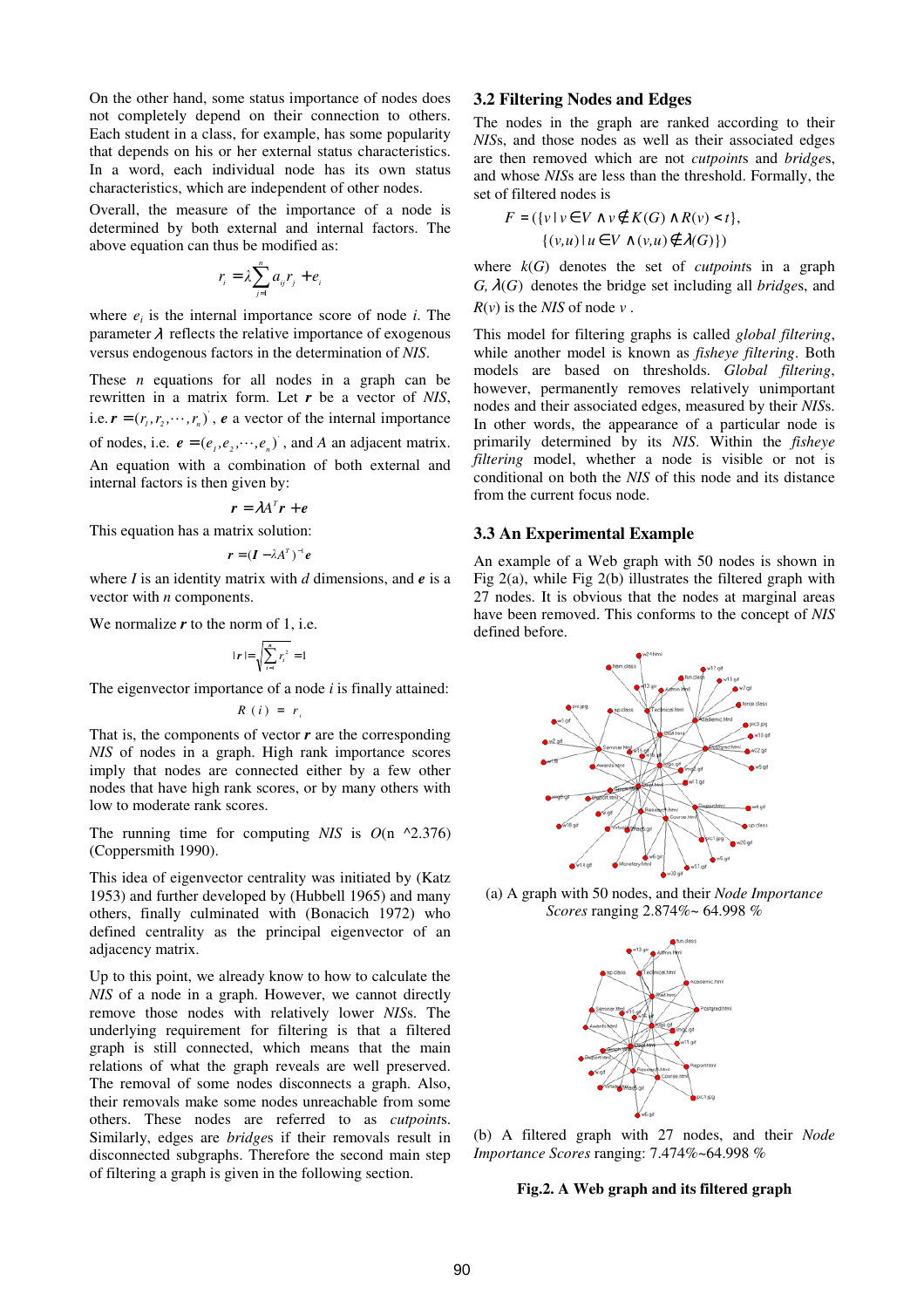#### **4 Clustering Graphs**

Apart from filtering, clustering graphs serves as an efficient alternative method of drawing large graphs. Clustering a graph means that relatively highly connected nodes and their associated edges are grouped to form a subgraph, represented by one abstract node. In this way, a coarse, clustered graph is obtained by replacement of all such subgraphs. A clustered graph can greatly reduce visual complexity. Moreover, a hierarchically clustered graph can produce superimposed structures over the original graph through a recursive clustering process.

In the field of graph visualization, a node structural metric is widely utilized in many different forms. One simple example is the degree of a node, i.e., the number of edges connected to the node. A metric more specific to trees, called the Strahler metric, is applied to tree graphs, in which nodes with the highest Strahler metric values generate a skeleton or backbone, which is then emphasized (Delest et al 1998, Herman et al 1999). Using the distance metric, R.A. Botafogo et al. (1992) constructed a distance matrix that has as its entries the distances of every node to every other node, to identify hierarchies in an organization.

In what follows, we present a new approach to clustering a graph. The key idea behind this approach is to use an abstract node to express a set of the most linked nodes in a graph. This is achieved by initially grouping linking nodes from a node linkage matrix constructed on the basis of a novel node link metric. Such each group potentially represents a set of highly connected nodes in the graph. These groups are then individually replaced with abstract nodes to form a higher abstraction level of the graph with a reduced dimension.

#### **4.1 Linkage Matrix**

In order to find those subgraphs with high connectivity in a given graph, we need a measure to quantify the linkage degree of a graph. Starting with a simple case of two nodes, we discuss this linkage between them. A node structural metric is thus proposed to measure such a link between two nodes, making use of the number of shared edges and how many links they have. The link degree between two nodes is partly determined by the number of edges between them. In particular, the greater the number of the edges the two nodes share, the more links they are. At the same time, the greater the number of edges they do not share, the less link they are. For this reason, a linkage measure function is needed. The measures that occur most in the literature are the dot product, Euclidean distance and the Jaccard Coefficient (Everitt 1993). Among them, Jaccard Coefficient can be used to measure the degree of overlap. We therefore calculate the degree of the connection between two nodes *l* and *k* as

$$
Link(l,k) = 1 - \frac{1}{\deg(l) + \deg(k) - 1}
$$

where the degree of node *l,* namely  $deg(l) = \{ i | (l, i) \in E \land i \in V \}$ , is the number of nodes that are directly connected to it.

In general, it is possible for two non-neighbour nodes in a graph to have more than one or no paths between them. We aim to maximize the linkage degree between the two nodes. Obviously, the longer the path between two nodes is, the less the linkage value they have. The maximum linkage degree of two nodes can consequently be considered as finding the shortest path with respect to the minimum cost in the graph where the cost of every edge is 1.

For the above reason, the need for finding the shortest paths between all pairs of nodes in a graph arises. More precisely, the shortest paths between two non-neighbour nodes, defined as a path with the fewest edges, are initially found by the well-known Dijkstra or Floyd's algorithm. The products of sequentially multiplying linkage values of all node pairs in such paths are then calculated. Finally, the maximum value among those products is chosen as the degree of linkage between the two nodes. Formally, it is assumed that one of the shortest paths between nodes  $v_i$  and  $v_j$  is along a sequence of node pairs  $(v_i, v_k)$ ,  $(v_k, v_l)$ , ...,  $(v_m, v_j)$ . The linkage value  $l(v_i)$ , *v*<sub>*j*</sub>) maximizes all the values of *Link*( $v_i$ ,  $v_j$ ) over all the possible shortest path sets, denoted by a union set *P*′, between nodes  $v_i$  and  $v_i$ . An equation is accordingly arrived at:

$$
l(i, j) = \max_{P} \{ \prod_{(l,k)\in P} Link(l, k) \}
$$

where  $P$  is a set of pairs of nodes in the shortest path between nodes *i* and *j*, namely  $P = \{(l, m), \dots, (r, k)\}\)$ . Such

several possible shortest paths consist of a set  $P'$ .

Combining of the above two equations, we can construct the node linkage matrix of a graph *G*. Each entry of this matrix is computed by the above equation which tells the extent to which two nodes are linked. The node linkage matrix is thus derived:

$$
L=[l(i,j)]_{W\bowtie V}
$$

This matrix provides a basis for clustering the corresponding graph.

#### **4.2 Seed Node**

With the linkage matrix *L* of a graph, we attempt to find highly connected subgraphs. Such subgraphs can be found using the seed nodes as their first member nodes. A number of different schemes have been developed for selecting an initial set of seed nodes as the centroids of clusters. A commonly used scheme selects the seeds at random. A clustering solution is then computed using each one of these sets. The quality of such clusters is evaluated by computing the similarity of each node to the centroid vector of the cluster that it belongs to. The best solution is the one that maximizes the sum of these similarities over the entire set of nodes.

Starting with arbitrary random centroids is, however, a relatively poor solution. An efficient method is presented here to determine the number of clusters and then to choose the initial centroids of the clusters.

The basic idea of this approach is to use the *seed nodes*. Intuitively, a node with a relatively higher degree, i.e.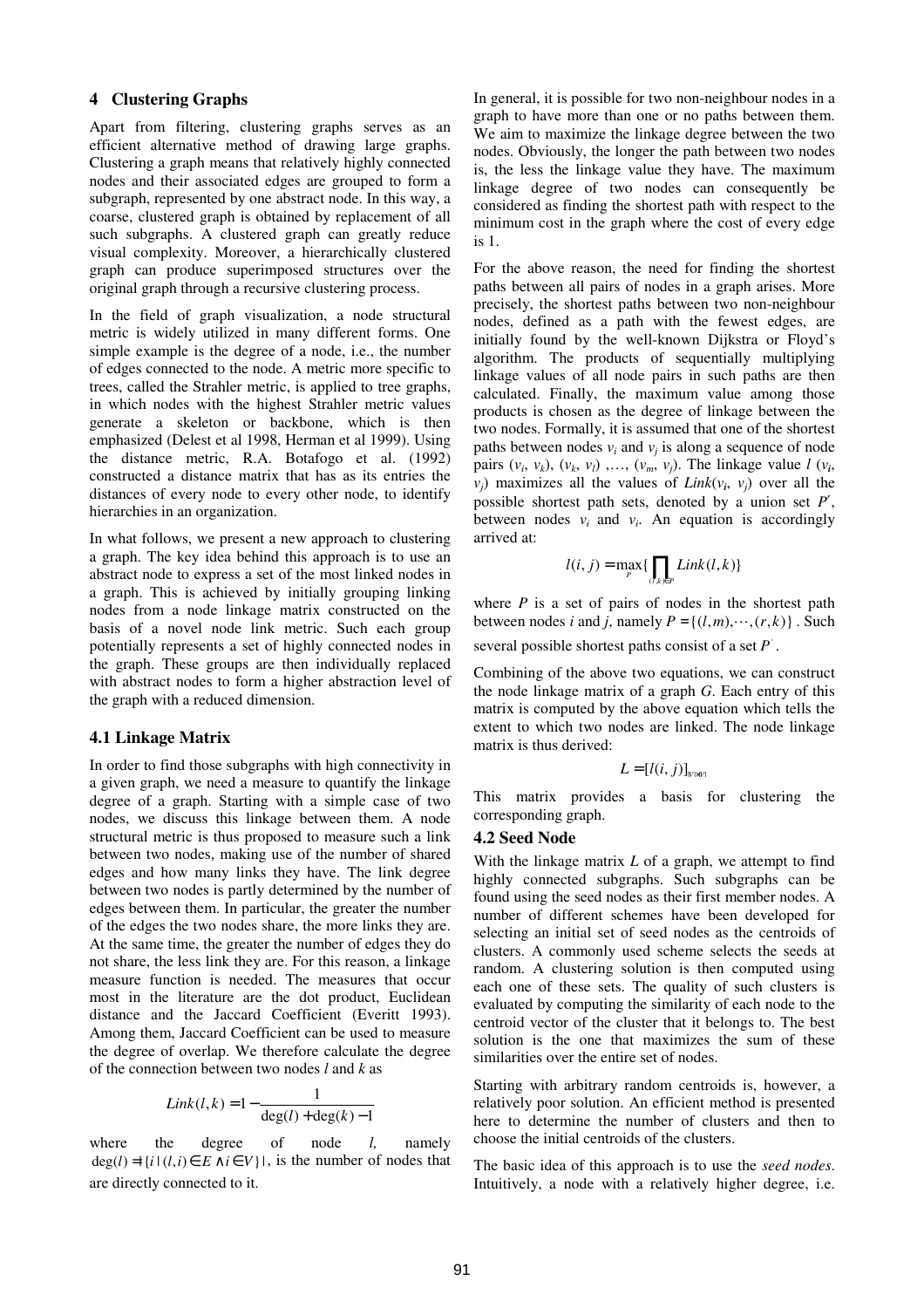more connectivities to other nodes, should form a local "community" together with the nodes around it.

The proposed algorithm detects as the *seed nodes* the nodes whose degrees are greater than the average degree of a graph *G*. These nodes potentially act as the initial members of different clusters later. In some cases, two or more seed nodes, however, are densely connected and they are not far away in the graph. This suggests they should stay within one cluster. Such two or more *seed nodes* will be combined into one *seed node*, if they share the nodes of their *k-nearest neighbour* node sets, denoted by *k-NN*, and if the number of the shared nodes is no less than half a degree of one of them. Each remaining member of the reduced *seed node* set acts as the initial member of each cluster.

The *seek nodes* are chosen against the following two criteria:

Their degrees are above the average degree of the graph

$$
N(G) = \{i \mid \deg(i) > \overline{\deg}(G), i \in V\}
$$

• If two nodes satisfying the above criterion are not far away in the graph, then remove one of them.

*N*<sup>'</sup>(*G*) = { $j$  |  $k$ <sub>*\_</sub>NN*( $i$ ) ∩  $k$ *\_NN*( $j$ ) ⊵  $deg(j)$ /2, $i, j \in N(G)$ }</sub>

where  $k$  *NN*( $i$ ) is the  $k$ -nearest neighbour set of node  $i$ .

The nodes in a set  $N(G) = N(G) - N'(G)$  will be *seed nodes*.

## **4.3** *k***-means Algorithm**

With a set of *seed nodes*, we can apply the *k*-means algorithm to the linkage matrix so as to group highly linked nodes into subgraphs in a graph. The algorithm consists of a simple re-estimation procedure as follows. First, the nodes in the *seed nodes* set *N*(*G*) are individually assigned to the  $|N(G)|$  cluster sets as their initial memberships. The centroid is then computed for each clustering set. These two steps are alternated until a stopping criterion is met, i.e. when there is no further change in the assignment of the nodes. Recursively applying the k-means algorithm to the matrix produces the multiple abstraction level of clustered graphs.

We report an experimental example to show the results in Fig. 3. To deal with the problem of large graph layouts, *filtering* and *clustering* have the identical purposes of reducing the number of nodes and edges within a layout. However, *filtering* achieves this by suppressing part of a graph, removing less important information. On the contrary, *clustering* forms higher-level summaries by grouping nodes and edges, hiding parts of information.

## **5 Changing Views**

In practical graph visualization applications, the nodes in a graph represent objects or entities, which have distinct labels as their identifiers. These labels in a drawing can be presented in the form of texts, digitals, or images that should be drawn not as abstract points with almost no size that most drawing algorithms assume, but rather as rectangles large enough to display the labels. For example, UML diagrams in CASE tools are labeled



**Fig.3. Graphs and their clustered graphs** 

graphs, a special attributed graph as we mentioned before. The problem of node overlapping may occur when applying traditional graph layout algorithms to such labeled graphs, most of which do not take into account the node size. This results in destroying the layout aesthetics—the main purpose of the layout algorithm. The need for removing overlapping nodes thus arises. Furthermore, in a dynamic environment where a graph can often be modified such as enlarge/shrink subgraphs and add /delete nodes, also at the *view* stage of the proposed framework, users need to interactive with a layout, the layout of the graph should thus be adjusted to cater for these changes. When eliminating overlapping nodes, it is desirable that adjustment of the original layout should be kept to a minimum.

Roughly, three kinds of approaches to solving the nodeoverlapping problem have been reported in the literature: Uniform Scaling (Lai 1993), Constrained Optimization (He et al 1998, Marriott et all 2000) and Force-based Algorithms (Eades et al 1995, Lyons et al 1998, Lai 1993, 2002). Preserving the original structure of a graph, a straightforward approach called Uniform Scaling avoids node overlaps by uniformly scaling the overlapping layout. The nodes may, however, be expanded unnecessarily and the adjusted layout thus tends to be too large. The Constrained Optimization approach makes use of an objective function comprising basically of a quadratic expression about differences between the initial and adjusted coordinates of the nodes within a graph. An optimal solution to such a function is then provided, subject to a set of constraints that ensure no node overlapping (He et al 1998, Marriott et al 2000). These kinds of approaches can "give better layout than the force scan algorithm, although they are slower"( Marriott et al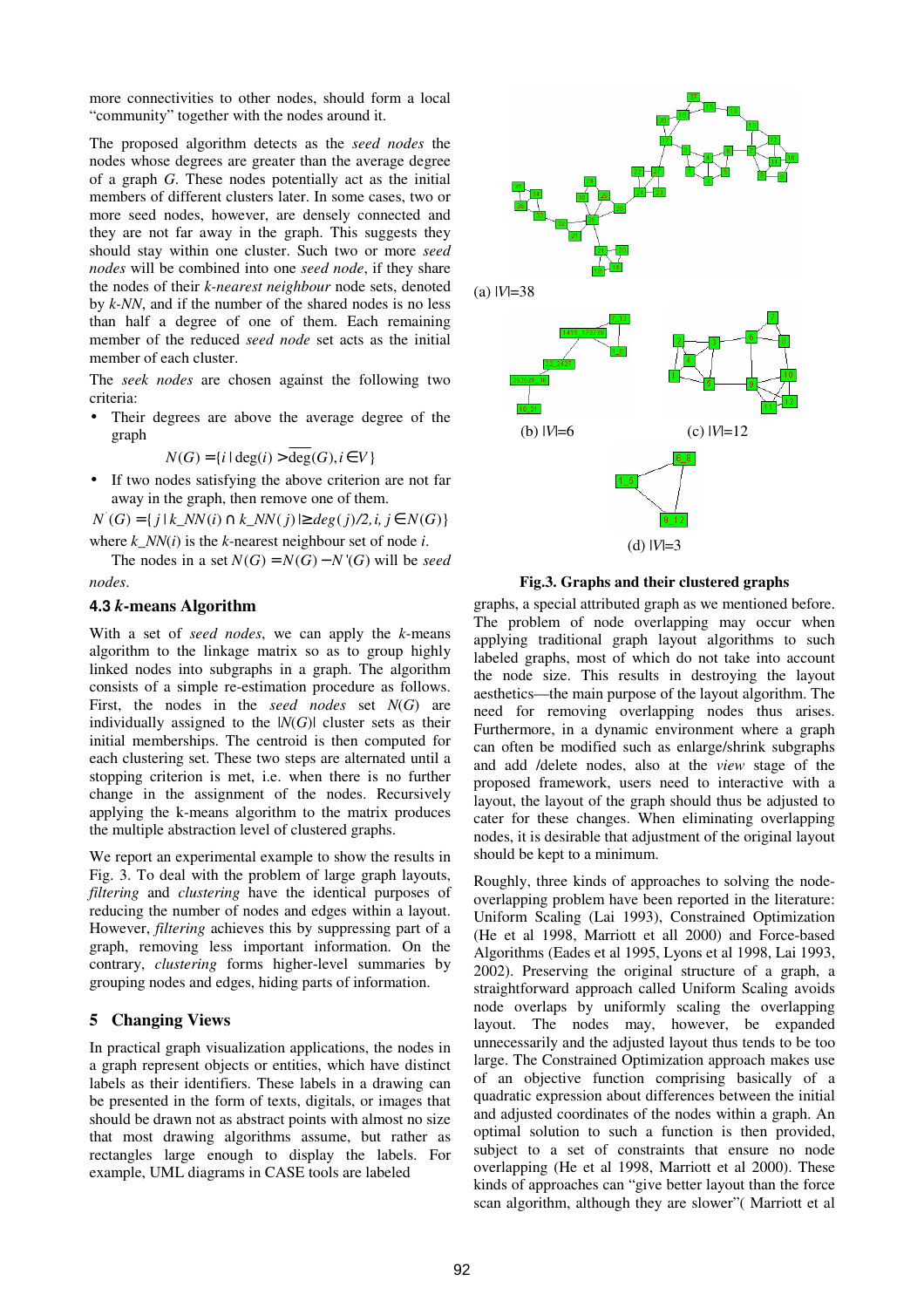2000). The Force-based Algorithm includes Cluster Busting in an anchored graph drawing and the Force-Scan algorithm (FSA). The procedure of Cluster Busting is iterative in that the nodes in a graph are iteratively relocated in accordance with measurable criteria. These criteria are introduced to improve the distribution of the nodes (cluster busting) and to minimize differences between the original layout and adjusted layout (anchored graph drawing). Also, these algorithms have to run several iterations to achieve a better-adjusted layout. Preserving the mental map of an original graph, FSA produces a compact layout compared with the Uniform Scaling. A variant of FSA (Lai 1993) allows an additional pull force between two nodes to make a graph layout as compact as possible. Other related work includes the SHriMp Algorithm (Story et al 1995), where the nodes in a graph uniformly give up screen space to allow a node of interest to grow. These nodes are appropriately scaled to fit inside the screen.

We present an adjusted graph layout Algorithm called Force-Transfer Algorithm (FTA).

The main idea of FTA is to apply a 'force'  $f_{vu}$  to one of two overlapping nodes v and u so that  $f_{vu}$  pushes u away from *v*. For all the overlapping nodes in a graph, applying forces is carried out one by one within two scans: one left-to-right horizontal scan, and another top-to-bottom vertical scan. As a result, some nodes are moved in either horizontal or vertical directions to avoid overlaps. This scheme raises three issues to be addressed: how great the force should be, in which way an applied force is transferred to other nodes, and where to start with the first force. The answers that follow to these questions make a distinction between FTA and the widely used FSA. First, a minimum force is chosen to separate two overlapping nodes so that the local optimisation of an adjustment is achieved. Second, the force is restrictedly transferred to a dynamic subgraph that is a group of nodes overlapping each other. It is possible that a node does not overlap with any node in the subgraph, but does with at least one of them after an adjustment. The nodes in the subgraph are therefore updated iteratively during the scan. The process of the adjustment will continue until such subgraphs including overlapping nodes no longer exist in the final layout. It should be noted that the node with the initial applied force called the seed node in FTA can be any node in a graph.

The algorithm is described as follows:

#### *Input:* A graph *G* layout

*Output*: An adjusted layout without overlapping nodes

Sort all the nodes according to the values of their  $x_i^l$ *(the left-upper corner) coordinates Start scan from the leftmost node* 

*Right horizontal scan* 

*Down vertical scan* 

In the following we take the right horizontal scan as an example to explain its procedure.

• Compute overlap distances between two nodes *i* and *j*



**Fig. 4. Overlap calculation** 

$$
dx_{ij} = (w_i + w_j)/2 - |x_i - x_j|
$$
  
\n
$$
dy_{ij} = (h_i + h_j)/2 - |y_i - y_j|
$$

where  $w_i$ ,  $h_i$ ,  $w_j$  and  $w_j$  denote the widths and heights of nodes *i* and *j,* respectively*.*

• Find all left (or down) nodes recursively overlapping with a particular node *j*

$$
LNN(j) = \{(i, j) | i < j \land dx_{ij} > 0 \lor dy_{ij} > 0\}
$$

For instance, while overlapping with node *a*, node *b* overlaps with node *c*, then we have *LNN* (*b*) = {(*a*, *b*), (*b*, c)}.

• Calculate an orthogonal force

$$
f_{ij}^{x} = \begin{cases} dx_{ij} & \text{if } dx_{ij} < dy_{ij} \\ 0 & \text{otherwise} \end{cases} \quad \text{and} \quad f_{ij}^{y} = \begin{cases} dy_{ij} & \text{if } dx_{ij} \ge dy_{ij} \\ 0 & \text{otherwise} \end{cases}
$$

That is, we use only the minimum one of two orthogonal overlapping distances.

• Aggregated distances of each node

A node will receive all applied forces on the nodes at its left side if they are overlapping each other. Thus we have

$$
d_i^x = \sum_{(i,j)\in LNN(k)} f_{ij}^x
$$

where  $k = 2, \ldots$   $|V|$ .

• Reposition each node.

 $x_k = x_k + d_k^x, \ y_k = y_k$ 

From left to right, the overlapping nodes are moved to the right one by one, including those newly overlapping nodes due to this adjustment.

Two examples are given in Fig 5. More examples and comparison with FSA were reported in (Huang et al 2003).

#### **6 A Prototype of the Framework and Example**

Employing the object oriented design, we develop a prototype for the proposed framework called PGA so as to demonstrate the performance of our algorithms and approaches.

The user interface of PGA is shown in Fig 6. The architecture of PGA is composed basically of several modules: *input* module, *filter* module, *cluster* model, *layout* Module, and *view* module.

There modules roughly match the graph visualization framework shown in Fig. 1. The modules can be seamlessly assembled into a graph visualization application in which each module corresponds to one stage of processing in a pipeline of graph data flow in the proposed framework. It is also possible, of course, to use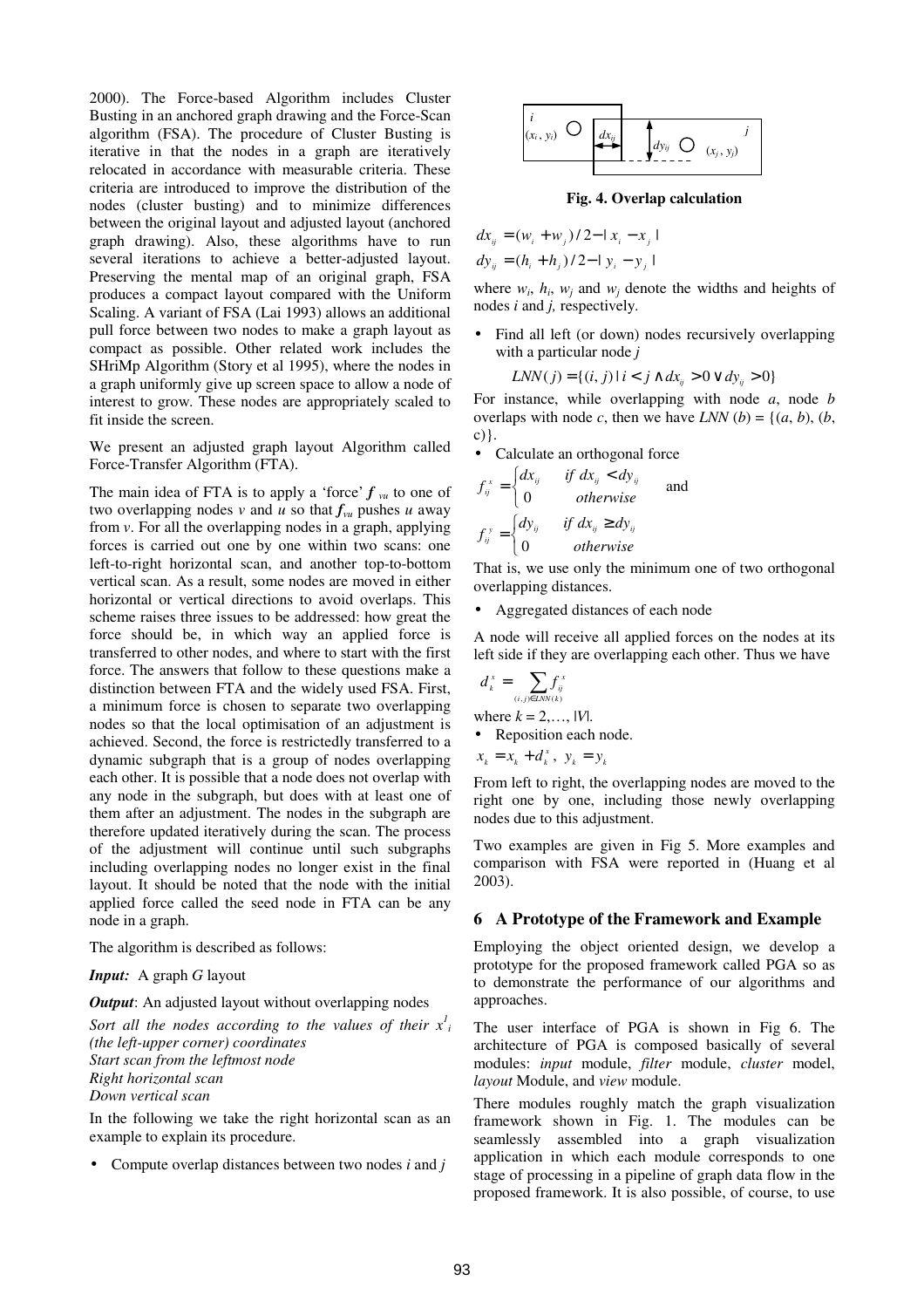the modules independently such as the *filtering* module, the *clustering* module, and the *layout* module.



(a) An overlapping graph layout

(b) Layout adjusted by the force-transfer algorithm



(c) An overlapping graph layout







**Fig. 6. The interface of the framework PGA** 

## **6.1 An Example**

In this section, we use part of the Web site of Swinburne University of Technology as an example to systematically illustrate the proposed framework and the system functions.

Figure 7 shows one navigation interface of a Web site. There are two parts to the interface with the left part as a Web graph, and the right one as the content display of a Web page. Except for some abstract nodes, each node in the Web graph is linked to a URL. The node with a label called www.swin.edu.au, for example, is directly linked to the corresponding Web page, as shown in the figure.

Processing the example shown in Figure 7 undergoes the following steps.

• Data extraction

The data used in this example was extracted from the Web site of the Swinburne University of Technology using the software called WebCrawler. The software accepts as its inputs a starting URL address as well as an exploration depth, and then analyzes the hyperlinks among Web pages. A URL text file containing all the extracted URL addresses of two hyperlinked Web pages is generated for further investigation.

• Filtering

The preceding filtering algorithm is applied directly to the above URL text file, or to a Web graph constructed from this file. In the graph, a node represents a Web page, and an edge indicates a hyperlink between two Web pages. With an appropriate threshold, some "noise" nodes or less important nodes are removed. An example of original and filtered graphs is shown in Figure 8.



**Fig.7. A web graph and one of corresponding content of a Web page** 



**Fig. 8. An example of graph filtering**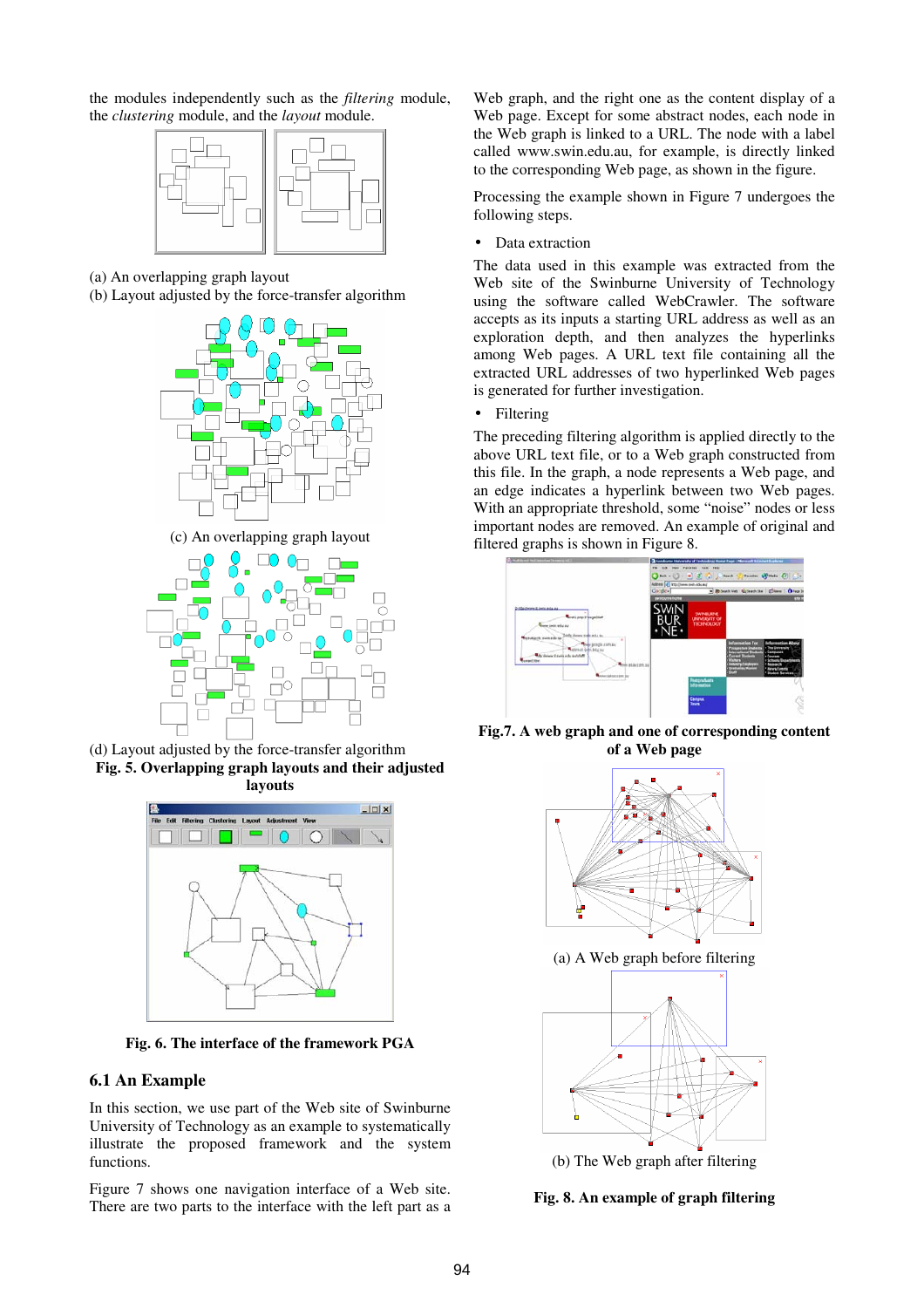#### **6.2 Clustering**

A previously presented clustering algorithm is applied to the Web graph after filtering. For simplicity, the highest abstract level of the clustered Web graph contains only two nodes as shown in Figure 9(a). With two expanded abstract nodes from Figure 9(a), Figure 9 (b) illustrates all their children nodes and corresponding edges in the second abstraction level of this Web graph.



(a)The first abstract level of a Web site



(b) The second abstract level of the Web site **Fig.9. A clustered Web graph** 

## **6.3 Dynamic Adjustment**

The user's exploration may lead to overlapping windows, nodes, or labels. To improve the readability of the layout and keep the users' mental map intact, we need to adjust the layout. The resulting layout is shown in Figure 10(b) after applying our algorithm FTA to the graph with overlapping labels illustrated in Figure 10(a).



(a) The Web graph with overlapping labels



(b) An adjustment of layout with FTA **Fig. 10. Dynamic adjustment of the Web site** 

#### **7 Conclusion**

In the paper, we have presented a framework for graph visualization. This framework is derived from the common characteristics of graph visualization applications. Several new methods associated with such a framework have also been presented including filtering, clustering and dynamic layout. The filtering algorithm ranks the nodes based on the structural feature of a graph, thereby making unimportant nodes and their associated edges invisible. In contrast, the clustering algorithm superimposes abstractions of structures over a graph using the link pattern of the graph. Both algorithms can achieve the reduction of complexity of a graph layout. As far as the dynamic graph layout is concerned, an effective algorithm has been presented to accomplish the minimum adjustment of a graph layout. The prototype called PGA implementing the above three algorithms was also described, together with a Web graph case study. The future work includes the usability experiment of our approaches.

#### **8 References**

- Abello, J., Pardalos, P.M. and Resende, M.G.C. (1999): On Maximum Clique Problems in Very Large Graphs. *In External Memory Algorithms* (J. Abello and J. Vitter, eds.) *AMS-DIMACS Series on Discrete Mathematics and Theoretical Computer Science*, 50: 119-130.
- Battista, G.D., Eades, P., Tamassia, R. and Tollis I.G. (1999): *Graph Drawing: Algorithms for the Visualisation of Graphs*, Prentice Hall.
- Botafogo, R.A., Rivlin, E., and Schneiderman, B. (1992): Structural Analysis of Hypertexts: Identifying Hierarchies and Useful Metrics, *ACM Transactions on Information System*, 10(2), 142-180.
- Bonacich, P. (1972): Factoring and Weighting Approaches to Herman Status Scores and Clique Identification. *Journal of Mathematical Sociology*, 2:113-120.
- Bunke, H. (1993) Structural and Syntactic Pattern Recognition. In *Handbook of Pattern Recognition and Computer Vision*, World Scientific Publ. Co, Singapore, 163-209.
- Bunke, H., Messmer, B.T. (1997): Recent Advances in Graph Matching. *International Journal in Pattern Recognition and Artificial Intelligence*, 11: 169-203.
- Card, S. K., Mackinlay, J. D., Shneiderman, B. (1999): Readings in Information Visualization: Using Vision To Think. San Francisco,Calif., Morgan Kaufmann.
- Chi, E.H. (2000): A Taxonomy of Visualization Techniques Using the Data Stage Reference Model, in *Proc. Symp. Information Visualization* (Info Vis'98), 69-75.
- Coppersmith, D. and Winograd, S. (1990): Matrix multiplication via arithmetic progressions. *Journal of Symbolic Computation*, 9:251-280.
- Cristina, M., Oliveira, F.D. and Levkowitz, H. (2003): From Visual Data Exploration to Visual Data Ming: A Survey, *IEEE Transactions on Visualization and Computer Graphics*, 9(3), 378-394.